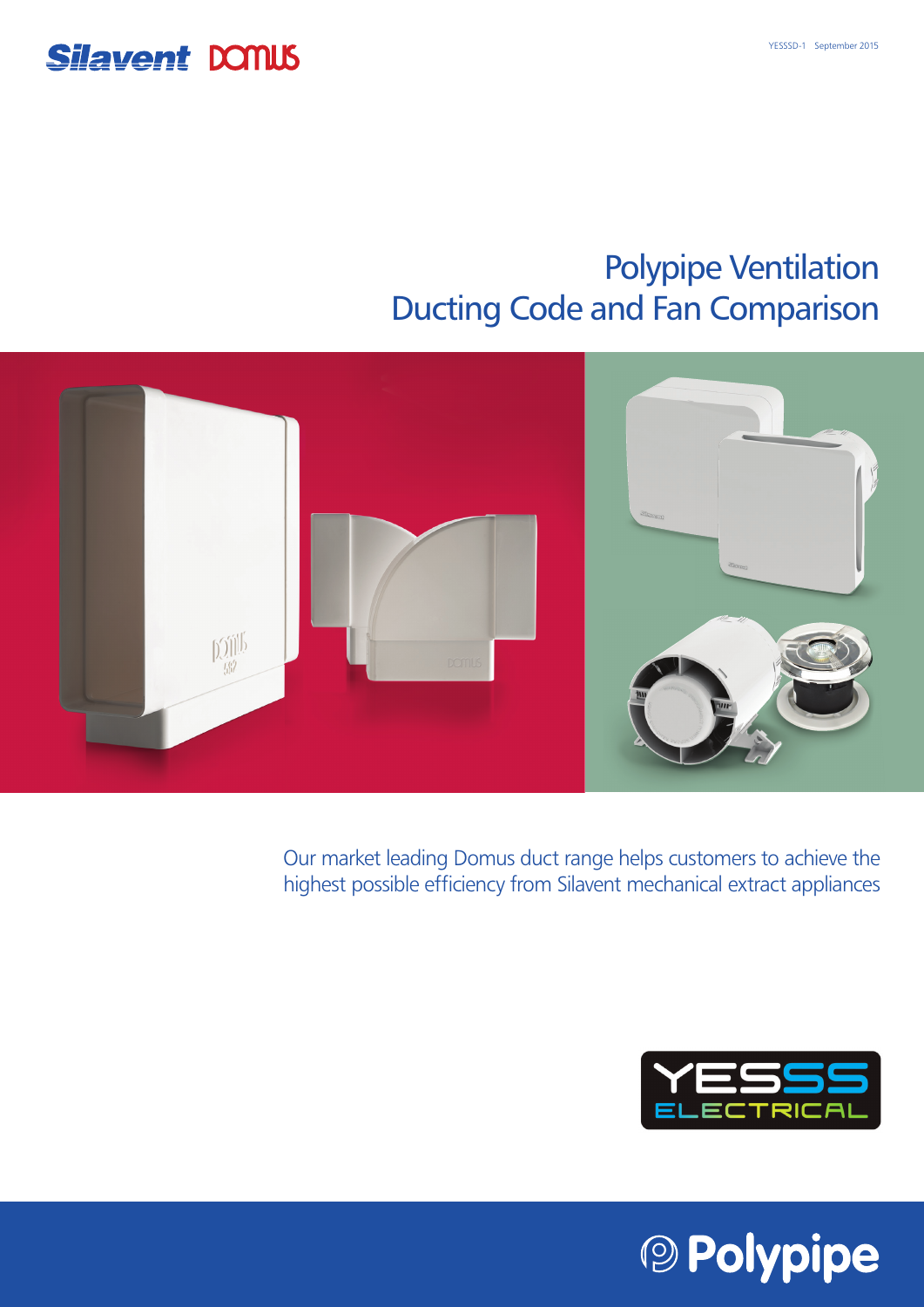| Size         | Code             | Type                                           | Product                         | Verplas                         | Description of <b>DUCT</b>                                                                                  |
|--------------|------------------|------------------------------------------------|---------------------------------|---------------------------------|-------------------------------------------------------------------------------------------------------------|
|              |                  |                                                | Group                           | Code                            |                                                                                                             |
| <b>100mm</b> | $130 - 4$        | <b>Telescopic Assembly</b>                     | VT <sub>03</sub>                | <b>VKC307</b>                   | Domus 100mm EasiPipe Rigid Duct Telescopic Assembly, 0.25-0.45m                                             |
|              | 135-4            | Duct Length                                    | <b>VT03</b>                     | <b>VKC242</b>                   | Domus 100mm EasiPipe Rigid Duct Length, 0.35m                                                               |
|              | 1100-4           | Duct Length                                    | <b>VT03</b>                     | <b>VKC250</b>                   | Domus 100mm EasiPipe Rigid Duct Length, 1m                                                                  |
|              | 1200-4           | Duct Length                                    | <b>VT03</b>                     | <b>VKC2992</b>                  | Domus 100mm EasiPipe Rigid Duct Length, 2m                                                                  |
|              | 493              | Connector                                      | <b>VT03</b>                     | <b>EK0028</b>                   | Domus 100mm EasiPipe Rigid Duct Straight Connector                                                          |
|              | 494              | Connector                                      | <b>VT03</b>                     | <b>VKC303</b>                   | Domus 100mm EasiPipe Rigid Duct Straight Connector with Damper                                              |
|              | 495              | Connector                                      | <b>VT03</b>                     | <b>VKC260</b>                   | Domus 100mm EasiPipe Rigid Duct Straight Duct Connector and Wall Plate                                      |
|              | $114 - 4$        | <b>Wall Plate</b>                              | <b>VT03</b>                     | VKC19                           | Domus 100mm EasiPipe Rigid Duct Wall Plate                                                                  |
|              | 490<br>491       | Bend                                           | VT <sub>03</sub><br><b>VT03</b> | <b>VKC300</b><br><b>VKC301</b>  | Domus 100mm EasiPipe Rigid Duct 90° Horizontal Bend<br>Domus 100mm EasiPipe Rigid Duct 45° Horizontal Bend  |
|              | 492              | <b>Bend</b><br>T Piece                         | <b>VT03</b>                     | <b>VKC302</b>                   | Domus 100mm EasiPipe Rigid Duct Horizontal T Piece                                                          |
|              | 499              | <b>Y</b> Piece                                 | <b>VT03</b>                     | <b>VKC3400</b>                  | Domus 100mm EasiPipe Rigid Duct Y Piece                                                                     |
|              | 496              | Clip                                           | <b>VT03</b>                     | VKC304C                         | Domus 100mm EasiPipe Rigid Duct Clip                                                                        |
|              | 488              | <b>Fire-Stopping Connectors</b>                | <b>VT16</b>                     | FWS100X141                      | Domus 100mm EasiPipe Rigid Duct Intumescent Connector                                                       |
|              | 497              | <b>Condensation Trap</b>                       | <b>VT03</b>                     | <b>VKC434</b>                   | Domus 100mm EasiPipe Rigid Duct Condensation Trap with Overflow                                             |
|              | 361              | Hose                                           | <b>VT06</b>                     | P0032/102/35                    | Domus 100mm EasiPipe Rigid Duct Hose, 1m                                                                    |
|              | 363              | Hose                                           | <b>VT06</b>                     | P0092/102/35                    | Domus 100mm EasiPipe Rigid Duct Hose, 3m                                                                    |
|              | 366              | Hose                                           | <b>VT06</b>                     | P0180/102/35                    | Domus 100mm EasiPipe Rigid Duct Hose, 6m                                                                    |
|              | 3615             | Hose                                           | <b>VT06</b>                     | P0440/102/35                    | Domus 100mm EasiPipe Rigid Duct Flexible Hose, 15m                                                          |
|              | 126-4            | <b>Hose Connector</b>                          | <b>VT03</b>                     | VKC10                           | Domus 100mm EasiPipe Rigid Duct Flexible Hose Connector with Threaded Socket                                |
|              | 403203           | <b>Aluminium Hose</b>                          | <b>VT06</b>                     | A0.3MSR/102                     | Domus 100mm EasiPipe Rigid Duct Aluminium, 0.3m<br>Domus 100mm EasiPipe Rigid Duct Aluminium, 1.5m          |
|              | 403215<br>403230 | <b>Aluminium Hose</b><br><b>Aluminium Hose</b> | <b>VT06</b><br><b>VT06</b>      | A1.5MSR/102<br>A3MSR/102        | Domus 100mm EasiPipe Rigid Duct Aluminium, 3m                                                               |
|              | $125 - 4$        | Aluminium Hose Clip                            | <b>VT03</b>                     | <b>VKC264</b>                   | Domus 100mm EasiPipe Rigid Duct Aluminium Hose Clip                                                         |
|              | 4900W            | Outlet                                         | <b>VT01</b>                     | <b>VKC243</b>                   | Domus 100mm EasiPipe Rigid Duct Outlet with Gravity Flaps                                                   |
|              | 4904W            | Outlet                                         | <b>VT01</b>                     | VKC244                          | Domus 100mm EasiPipe Rigid Duct Outlet Louvered Grille                                                      |
|              | F4904W           | Outlet                                         | <b>VT01</b>                     | VKC244F/S                       | Domus 100mm EasiPipe Rigid Duct Outlet Louvered Grille with Flyscreen White                                 |
|              | 4902W            | Outlet                                         | <b>VT01</b>                     | <b>VKC245</b>                   | Domus 100mm EasiPipe Rigid Cowl/Damper Round Spigot                                                         |
|              | 202B             | Tumble Dryer Kit                               | <b>VT05</b>                     | <b>WK274</b>                    | Domus 100mm EasiPipe Rigid Duct Hose Tumble Dryer Extraction Kit, Cowled Ø100 Connection                    |
|              | 2447W            | <b>High Rise Kit</b>                           | <b>VT05</b>                     | <b>WK200</b>                    | Domus 100mm EasiPipe Rigid Duct High Rise Kit, Cowled                                                       |
|              | 2442-2           | Tumble Dryer Kit                               | <b>VT05</b>                     | <b>WK675P</b>                   | Domus 100mm EasiPipe Rigid Duct Tumble Dryer Extraction Internal Condensing Kit, Ø100 Connection            |
|              | 4110W            | Soil Ventilator                                | <b>VT01</b>                     | <b>VKC06/49</b>                 | Domus 100mm Rigid Duct Soil Roof Vent Cowl, Ancillary Component                                             |
| <b>125mm</b> | 135-5            | Duct Length                                    | <b>VT03</b>                     | <b>VKC266</b>                   | Domus 125mm EasiPipe Rigid Duct Length, 0.35m                                                               |
|              | 1100-5           | Duct Length                                    | <b>VT03</b>                     | <b>VKC267</b>                   | Domus 125mm EasiPipe Rigid Duct Length, 1m                                                                  |
|              | 1200-5<br>593    | Duct Length<br>Connector                       | <b>VT03</b><br><b>VT03</b>      | <b>VKC2692</b><br><b>VKC355</b> | Domus125 EasiPipe Rigid Duct Length, 2m<br>Domus 125mm EasiPipe Rigid Duct Straight Connector               |
|              | 594              | Connector                                      | <b>VT03</b>                     | <b>VKC353</b>                   | Domus 125mm EasiPipe Rigid Duct Straight Connector with Damper                                              |
|              | 114-5            | <b>Wall Plate</b>                              | <b>VT03</b>                     | <b>VKC618</b>                   | Domus 125mm EasiPipe Rigid Duct Wall Plate                                                                  |
|              | 591              | <b>Bend</b>                                    | <b>VT03</b>                     | <b>VKC351</b>                   | Domus 125mm EasiPipe Rigid Duct 45° Horizontal Bend                                                         |
|              | 590              | Bend                                           | <b>VT03</b>                     | <b>VKC350</b>                   | Domus 125mm EasiPipe Rigid Duct 90° Horizontal Bend                                                         |
|              | 592              | T Piece                                        | <b>VT03</b>                     | <b>VKC352</b>                   | Domus 125mm EasiPipe Rigid Duct Horizontal T Piece                                                          |
|              | 596              | Clip                                           | <b>VT03</b>                     | VKC354C                         | Domus 125mm EasiPipe Rigid Duct Clip                                                                        |
|              | 119              | Adapter                                        | <b>VT03</b>                     | <b>VKC603</b>                   | Domus 125mm-100mm Rigid Duct In-line Adapter, Round-Round                                                   |
|              | 588              | <b>Fire-Stopping Connectors</b>                | VI 16                           | FWS150X70X141                   | Domus FireBrake 125mm EasiPipe Rigid Duct Intumescent Connector                                             |
|              | 561              | Hose                                           | VT <sub>06</sub>                | P0032/133/35                    | Domus 125mm EasiPipe Rigid Duct Hose, 1m                                                                    |
|              | 563              | Hose                                           | VT <sub>06</sub>                | P0092/133/35                    | Domus 125mm EasiPipe Rigid Duct Hose, 3m                                                                    |
|              | 566<br>5615      | Hose<br>Hose                                   | <b>VT06</b><br><b>VT06</b>      | P0180/133/35<br>P0440/133/35    | Domus 125mm EasiPipe Rigid Duct Hose, 6m<br>Domus 125mm EasiPipe Rigid Duct Flexible Hose, 15m              |
|              | 126-5            | <b>Hose Connector</b>                          | VT <sub>03</sub>                | <b>VKC271</b>                   | Domus 125mm EasiPipe Rigid Duct Flexible Hose Connector with Threaded Socket                                |
|              | 503203           | <b>Aluminium Hose</b>                          | <b>VT06</b>                     | A300SR/125                      | Domus 125mm EasiPipe Rigid Duct Aluminium, 0.3m                                                             |
|              | 503215           | <b>Aluminium Hose</b>                          | <b>VT06</b>                     | A1500SR/125                     | Domus 125mm EasiPipe Rigid Duct Aluminium, 1.5m                                                             |
|              | 503230           | <b>Aluminium Hose</b>                          | <b>VT06</b>                     | A3000SR/125                     | Domus 125mm EasiPipe Rigid Duct Aluminium, 3m                                                               |
|              | $125 - 5$        | Aluminium Hose Clip                            | <b>VT03</b>                     | <b>VKC611</b>                   | Domus 125mm EasiPipe Rigid Duct Aluminium Hose Clip                                                         |
|              | 5900W            | Outlet                                         | <b>VT01</b>                     | <b>VKC270</b>                   | Domus 125mm EasiPipe Rigid Duct Outlet with Gravity Flaps                                                   |
|              | 5904W            | Outlet                                         | <b>VT01</b>                     | <b>VKC268</b>                   | Domus 125mm EasiPipe Rigid Duct Outlet Louvered Grille                                                      |
|              | F5904W           | Outlet                                         | <b>VT01</b>                     | VKC268F/S                       | Domus 125mm EasiPipe Rigid Duct Outlet Louvered Grille with Flyscreen                                       |
|              | 5902W            | Outlet                                         | <b>VT01</b>                     | <b>VKC289</b>                   | Domus 125mm EasiPipe Rigid Duct Outlet Cowled with Damper                                                   |
| <b>150mm</b> | 130-6            | <b>Telescopic Assembly</b>                     | <b>VT03</b>                     | <b>VKC367</b>                   | Domus 150mm EasiPipe Rigid Duct Telescopic Assembly, 0.25-0.45m                                             |
|              | 135-6<br>1100-6  | Duct Length<br>Duct Length                     | <b>VT03</b><br><b>VT03</b>      | <b>VKC660</b><br><b>VKC670</b>  | Domus 150mm EasiPipe Rigid Duct Length, 0.35m<br>Domus 150mm EasiPipe Rigid Duct Length, 1m                 |
|              | 1200-6           | Duct Length                                    | <b>VT03</b>                     | <b>VKC673</b>                   | Domus 150mm EasiPipe Rigid Duct Length, 2m                                                                  |
|              | 693              | Connector                                      | VT <sub>03</sub>                | <b>VKC365</b>                   | Domus 150mm EasiPipe Rigid Duct Straight Connector                                                          |
|              | 694              | Connector                                      | <b>VT03</b>                     | <b>VKC363</b>                   | Domus 150mm EasiPipe Rigid Duct Straight Connector with Damper                                              |
|              | 114-6            | <b>Wall Plate</b>                              | <b>VT03</b>                     | <b>VKC661</b>                   | Domus 150mm EasiPipe Rigid Duct Wall Plate                                                                  |
|              | 690              | <b>Bend</b>                                    | <b>VT03</b>                     | <b>VKC360</b>                   | Domus 150mm EasiPipe Rigid Duct 90° Horizontal Bend                                                         |
|              | 692              | T Piece                                        | <b>VT03</b>                     | <b>VKC362</b>                   | Domus 100mm EasiPipe 150 Rigid Duct Horizontal T Piece                                                      |
|              | 696              | Clip                                           | <b>VT03</b>                     | VKC442C                         | Domus 150m EasiPipe Rigid Duct Clip                                                                         |
|              | 118              | Adapter                                        | <b>VT03</b>                     | <b>VKC619</b>                   | Domus 150mm-125mm Rigid Duct In-line Adapter, Round-Round                                                   |
| <b>150mm</b> | 619              | Adapter                                        | <b>VT03</b>                     | <b>VKC437</b>                   | Domus 150mm-100mm Rigid Duct In-line Adapter, Round-Round                                                   |
|              | 819              | Adapter                                        | <b>VT03</b>                     | <b>VKC436</b>                   | Domus 150mm - 200mm Rigid Duct In-line Adapter, Round-Round                                                 |
|              | 688              | <b>Fire-Stopping Connectors</b>                | <b>VT16</b><br><b>VT06</b>      | FWS180X90X141<br>P0032/152/35   | Domus FireBrake 150mm EasiPipe Rigid Duct Intumescent Connector<br>Domus 150mm EasiPipe Rigid Duct Hose, 1m |
|              | 661<br>663       | Hose<br>Hose                                   | <b>VT06</b>                     | P0092/152/35                    | Domus 150mm EasiPipe Rigid Duct Hose, 3m                                                                    |
|              | 666              | Hose                                           | <b>VT06</b>                     | P0180/152/35                    | Domus 150mm EasiPipe Rigid Duct Hose, 6m                                                                    |
|              | 6615             | Hose                                           | VT <sub>06</sub>                | P0440/152/35                    | Domus 150mm EasiPipe Rigid Duct Flexible Hose, 15m                                                          |
|              | 126-6            | <b>Hose Connector</b>                          | <b>VT03</b>                     | <b>VKC659</b>                   | Domus 150mm EasiPipe Rigid Duct Flexible Hose Connector with Threaded Socket                                |
|              | 603203           | <b>Aluminium Hose</b>                          | <b>VT06</b>                     | A300SR/150                      | Domus 150mm EasiPipe Rigid Duct Aluminium, 0.3m                                                             |
|              | 603215           | <b>Aluminium Hose</b>                          | <b>VT06</b>                     | A1500SR/150                     | Domus 150mm EasiPipe Rigid Duct Aluminium, 1.5m                                                             |
|              | 603230           | <b>Aluminium Hose</b>                          | <b>VT06</b>                     | A3000SR/150                     | Domus 150mm EasiPipe Rigid Duct Aluminium, 3m                                                               |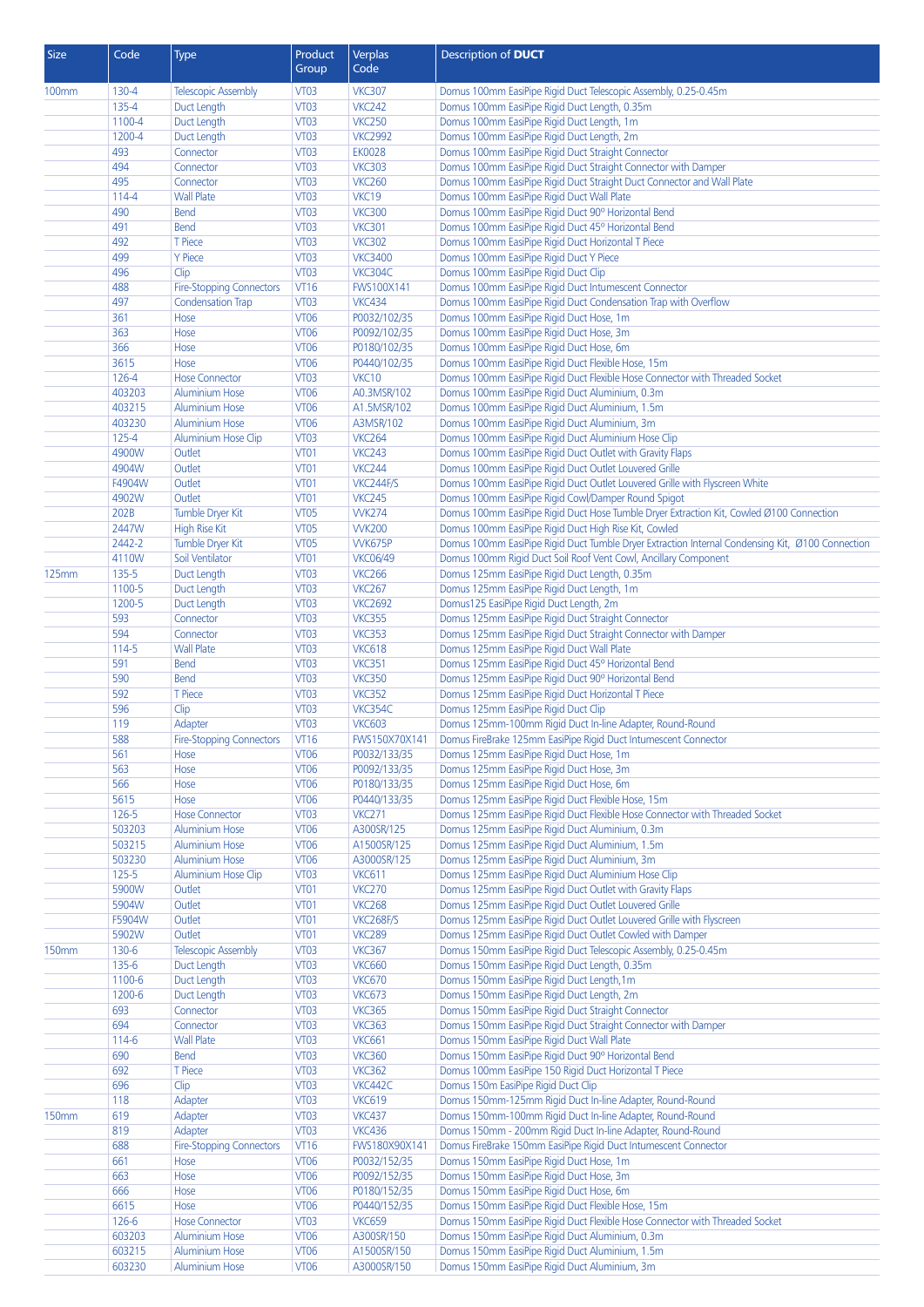| Size         | Code          | <b>Type</b>                     | Product<br>Group | Verplas<br>Code | Description of <b>DUCT</b>                                                                |
|--------------|---------------|---------------------------------|------------------|-----------------|-------------------------------------------------------------------------------------------|
|              | $125 - 6$     | <b>Aluminium Hose Clip</b>      | VT <sub>03</sub> | <b>VKC674</b>   | Domus 150mm EasiPipe Rigid Duct Aluminium Hose Clip                                       |
|              | 6900W         | Outlet                          | <b>VT01</b>      | <b>VKC292</b>   | Domus 150mm EasiPipe Rigid Duct Outlet with Gravity Flaps                                 |
|              | 6904W         | Outlet                          | VT01             | <b>VKC275</b>   | Domus 150mm EasiPipe Rigid Duct Outlet Louvered Grille                                    |
|              | F6904W        | Outlet                          | <b>VT01</b>      | VKC275F/S       | Domus 150mm EasiPipe Rigid Duct Outlet Louvered Grille with Flyscreen                     |
| 110 x 54mm   | <b>DD010</b>  | Duct Length                     | VT <sub>02</sub> | <b>VKC249</b>   | Domus 110x54mm System 100 Rigid Duct Length, 1m                                           |
|              | <b>DD015</b>  | Duct Length                     | <b>VT02</b>      | <b>VKC240</b>   | Domus 110x54mm System 100 Rigid Duct Length, 1.5m                                         |
|              | D1-2000       | Duct Length                     | VT <sub>02</sub> | <b>VKC297</b>   | Domus 110x54mm System 100 Rigid Duct Length, 2m                                           |
|              | <b>DD020</b>  | Connector                       | <b>VT02</b>      | <b>VKC235</b>   | Domus 110x54mm System 100 Rigid Duct Straight Connector                                   |
|              | $115 - 4$     | <b>Wall Plate</b>               | VT <sub>02</sub> | <b>VKC206</b>   | Domus 110x54mm System 100 Rigid Duct Wall Plate                                           |
|              | <b>DD075</b>  | <b>Bend</b>                     | VT <sub>02</sub> | <b>VKC226</b>   | Domus 110x54mm System 100 Rigid Duct 45° Vertical Bend                                    |
|              | <b>DD055</b>  | <b>Bend</b>                     | <b>VT02</b>      | <b>VKC227</b>   | Domus 110x54mm System 100 Rigid Duct 45° Horizontal Bend                                  |
|              | <b>DD050</b>  | <b>Bend</b>                     | <b>VT02</b>      | <b>VKC238</b>   | Domus 110x54mm System 100 Rigid Duct 90° Horizontal Bend                                  |
|              | <b>DD060</b>  | <b>Bend</b>                     | <b>VT02</b>      | <b>VKC239</b>   | Domus 110x54mm System 100 Rigid Duct 90° Vertical Bend                                    |
|              | <b>DD080</b>  | T Piece                         | VT <sub>02</sub> | <b>VKC228</b>   | Domus 110x54mm System 100 Rigid Duct Horizontal T Piece                                   |
|              | $122 - 4$     | Clip                            | VT <sub>02</sub> | <b>VKC230</b>   | Domus 110x54mm System 100 Rigid Duct Clip                                                 |
|              | <b>DD070</b>  | Adapter                         | <b>VT02</b>      | <b>VKC207</b>   | Domus 110x54-100mm Rigid Duct In-Line Adapter, Round-Rectangular                          |
|              | <b>DD071</b>  | Adapter                         | <b>VT02</b>      | <b>VKC241</b>   | Domus 110x54-100mm Rigid Duct In-line Adapter, Space Saving                               |
|              | <b>DF087</b>  | <b>Fire-Stopping Connectors</b> | <b>VT16</b>      | FWS110X54X141   | Domus FireBrake 110x54mm System 100 Rigid Duct Intumescent Connector                      |
|              | 333           | Hose                            | <b>VT06</b>      | R3M110X54       | Domus 110x54mm System 100 Rigid Duct Hose, 3m                                             |
|              | 3305          | Hose                            | VT <sub>06</sub> | R0.5M110X54     | Domus 110x54mm System 100 Rigid Duct Flexible Hose, 0.5m                                  |
|              | 381           | <b>Hose Connector</b>           | <b>VT02</b>      | <b>VKC276</b>   | Domus 110x54mm System 100 Rigid Duct Flexible Hose Connector, 0.1m                        |
|              | 44910W        | Outlet                          | <b>VT01</b>      | <b>VKC231</b>   | Domus 110x54mm System 100 Rigid Duct Outlet with Gravity Flaps                            |
|              | 44954W        | Outlet                          | <b>VT01</b>      | <b>VKC233</b>   | Domus 110x54mm System 100 Rigid Duct Outlet Louvered Grille with Flyscreen                |
|              | 4903W         | Outlet                          | <b>VT01</b>      | <b>VKC232</b>   | Domus 110x54mm System 100 Rigid Duct Outlet Cowled with Damper                            |
| 204 x 60mm   | 510           | Duct Length                     | VT <sub>02</sub> | <b>VKC5604</b>  | Domus 204x60mm Supertube Rigid Duct Length, 1m                                            |
|              | 515           | Duct Length                     | VT <sub>02</sub> | <b>VKC5628</b>  | Domus 220x90mm Supertube Rigid Duct Length, 1.5m                                          |
|              | D3-2000       | Duct Length                     | VT <sub>02</sub> | <b>VKC5629</b>  | Domus 204x60mm Supertube Rigid Duct Length, 2m                                            |
|              | 520           | Connector                       | <b>VT02</b>      | <b>VKC5608</b>  | Domus 204x60mm Supertube Rigid Duct Straight Connector                                    |
|              | 115-5W        | <b>Wall Plate</b>               | <b>VT02</b>      | <b>VKC5601</b>  | Domus 204x60mm Supertube Rigid Duct Wall Plate                                            |
|              | 555           | <b>Bend</b>                     | <b>VT02</b>      | <b>VKC5616</b>  | Domus 204x60mm Supertube Rigid Duct 45° Horizontal Bend                                   |
|              | 545           | <b>Bend</b>                     | VT <sub>02</sub> | <b>VKC229</b>   | Domus 204x60mm Supertube Rigid Duct Horizontal Bend with Cutting Guides, Adjust up to 45° |
|              | 550           | <b>Bend</b>                     | VT <sub>02</sub> | <b>VKC5605</b>  | Domus 204x60mm Supertube Rigid Duct 90° Horizontal Bend                                   |
|              | 560           | <b>Bend</b>                     | <b>VT02</b>      | <b>VKC5612</b>  | Domus 204x60mm Supertube Rigid Duct 90° Vertical Bend                                     |
|              | 582           | T Piece                         | <b>VT02</b>      | <b>VKC5630</b>  | Domus 204x60mm Supertube Rigid Duct Horizontal T Piece                                    |
|              | 522           | Clip                            | VT <sub>02</sub> | <b>VKC5610</b>  | Domus 204x60mm Supertube Rigid Duct Clip                                                  |
|              | 540           | Air Valve Adapter               | <b>VT02</b>      | <b>VKC5645</b>  | Domus 204x60 Rigid Duct Plenum, Fixed Spigot (Air Valve Adapter)                          |
|              | 441           | Plenum                          | VT <sub>02</sub> | <b>VKC5625</b>  | Domus 204x60-100mm Rigid Duct Plenum, Offset Rotating Spigot                              |
|              | 541           | Plenum                          | <b>VT02</b>      | <b>VKC5606</b>  | Domus 204x60-125mm Rigid Duct Plenum, Offset Rotating Spigot                              |
|              | 641           | Plenum                          | VT <sub>02</sub> | <b>VKC5626</b>  | Domus 204x60-150mm Rigid Duct Plenum, Offset Rotating Spigot                              |
|              | 640           | Plenum                          | <b>VT02</b>      | <b>VKC5646</b>  | Domus 204x60-150mm Rigid Duct Plenum, Fixed Spigot                                        |
|              | <b>DD077</b>  | Adapter                         | VT <sub>02</sub> | <b>VKC247</b>   | Domus 204x60-110x54mm Rigid Duct In-Line Adapter, Rectangular-Rectangular                 |
|              | 570           | Adapter                         | VT <sub>02</sub> | <b>VKC5613</b>  | Domus 204x60-125mm Rigid Duct In-Line Adapter, Round-Rectangular                          |
|              | <b>DD073</b>  | Adapter                         | <b>VT02</b>      | <b>VKC5615</b>  | Domus 204x60-100mm Rigid Duct In-Line Adapter, Round-Rectangular                          |
|              | 587           | <b>Fire-Stopping Connectors</b> | VT16             |                 | FWS204X60X141   Domus FireBrake 204x60mm Supertube Rigid Duct Intumescent Connector       |
|              | 5305          | Hose                            | VT <sub>06</sub> | R0.5M204X60     | Domus 204x60mm Supertube Rigid Duct Flexible Hose, 0.5m                                   |
|              | 533           | Hose                            | <b>VT06</b>      | R3M204X60       | Domus 204x60mm Supertube Rigid Duct Hose, 3m                                              |
|              | 581           | <b>Hose Connector</b>           | <b>VT02</b>      | <b>VKC5602</b>  | Domus 204x60mm Supertube Rigid Duct Flexible Hose Connector, 0.1m                         |
|              | 501W          | Airbrick                        | <b>VT01</b>      | <b>VKC5631</b>  | Domus 204x60mm Supertube Rigid Duct Outlet Airbrick with Damper                           |
|              | 3016          | Airbrick                        | VT08             | <b>VKC753G</b>  | Domus 204x60mm Rigid Duct In-Line Adapter, Rectangular-Rectangular                        |
| 220 x 90mm   | 515           | Duct Length                     | <b>VT02</b>      | <b>VKC5628</b>  | Domus 220x90mm Supertube Rigid Duct Length, 1.5m                                          |
| 234 x 29mm   | 2087          | <b>Fire-Stopping Connectors</b> | VT16             | FWS225X25X141   | Domus FireBrake 234x29mm PV Low Profile 225 Rigid Duct Intumescent Connector              |
| 308 x 29mm   | 3087          | <b>Fire-Stopping Connectors</b> | <b>VT16</b>      | FWS300X25X141   | Domus FireBrake 308x29mm PV Low Profile 300 Rigid Duct Intumescent Connector              |
| 245 x 141mm  | 905W          | Airbrick                        | <b>VT01</b>      | <b>VKC5633G</b> | Domus 245x141mm Rigid Duct Double Outlet Airbrick                                         |
| <b>Seals</b> | <b>DDSEAL</b> | Sealant                         | <b>VT02</b>      |                 | Domus Rigid Duct Duct and Intumescent Sealant, 310ml                                      |
|              | $123 - 4$     | Tape                            | <b>VT03</b>      | <b>EK152</b>    | Domus Rigid Duct PVC Tape, 4.6m                                                           |
|              | 123           | Tape                            | VT <sub>03</sub> | <b>VKC273</b>   | Domus Rigid Duct PVC Tape, 33m                                                            |

| <b>Size</b>       | Code                      | <b>Type</b>                                 | Product<br>Group | Manrose<br>Code | Description of FAN                                                                                          |
|-------------------|---------------------------|---------------------------------------------|------------------|-----------------|-------------------------------------------------------------------------------------------------------------|
| 100mm             | SDF100B                   | Fan                                         | <b>SV20</b>      | <b>BVF100S</b>  | Silavent 100mm SDF Axial Fan                                                                                |
|                   | SDF100TB                  | Timer Fan                                   | <b>SV20</b>      | BVF100T         | Silavent 100mm SDF Axial Timer Fan                                                                          |
|                   | SDF100TBLV                | Timer, Low Voltage (SELV)<br>Fan            | <b>SV20</b>      | NVF100LVT       | Silavent 100mm SDF Axial Timer, Low Voltage (SELV) Fan                                                      |
|                   | DVF801ET                  | Duct Kit Fan                                | <b>SV22</b>      | <b>SF100S</b>   | Silavent 100mm DVF Axial In-Line Shower Duct Kit Fan                                                        |
|                   | DVF802ET                  | Timer with Duct Kit Fan                     | <b>SV22</b>      | <b>SF100T</b>   | Silavent 100mm DVF Axial In-Line Shower Timer with Duct Kit Fan                                             |
|                   | VIT100TB                  | Timer Fan                                   | <b>SV22</b>      | <b>MF100T</b>   | Silavent 100mm Vitalis, High Performance Mixed Flow In-Line Shower Timer Fan                                |
|                   | SPV802ETWCG               | Timer with Duct Kit Fan<br>and Light        | <b>SV22</b>      | VSL100TC/B      | Silavent 100mm Spotvent Axial In-Line Shower Timer with Duct Kit Fan and Light                              |
| 150 <sub>mm</sub> | SDF150B                   | Fan                                         | <b>SV20</b>      | XF150BS         | Silavent 150mm SDF Axial Fan                                                                                |
|                   | SDF150PB                  | Pull Cord Fan                               | <b>SV20</b>      | XF150BP         | Silavent 150mm SDF Axial Pull Cord Fan                                                                      |
|                   | SDF150TB                  | <b>Timer Fan</b>                            | <b>SV20</b>      | XF150BT         | Silavent 150mm SDF Axial Timer Fan                                                                          |
|                   | <b>SVC150B</b>            | Pull Cord Fan                               | <b>SV20</b>      | <b>XF150A</b>   | Silavent 150mm SVC, Auto Shutter Axial Fan                                                                  |
|                   | SVC150PB                  | Pull Cord Fan                               | <b>SV20</b>      | XF150AP         | Silavent 150mm SVC, Auto Shutter Axial Pull Cord Fan                                                        |
|                   | $SVC150B +$<br>SVC901WFK  | Fan + Window Fixing Kit                     | <b>SV20</b>      | <b>WF150A</b>   | Silavent 150mm SVC, Auto Shutter Axial Fan + Silavent 150mm SVC, Auto Shutter Axial Window Fixing<br>Kit    |
|                   | $SVC150PB +$<br>SVC901WFK | Pull Cord Fan +<br><b>Window Fixing Kit</b> | <b>SV20</b>      | <b>WF150AP</b>  | Silavent 150mm SDF Axial Pull Cord Fan + Silavent 150mm SVC, Auto Shutter Axial Window<br><b>Fixing Kit</b> |